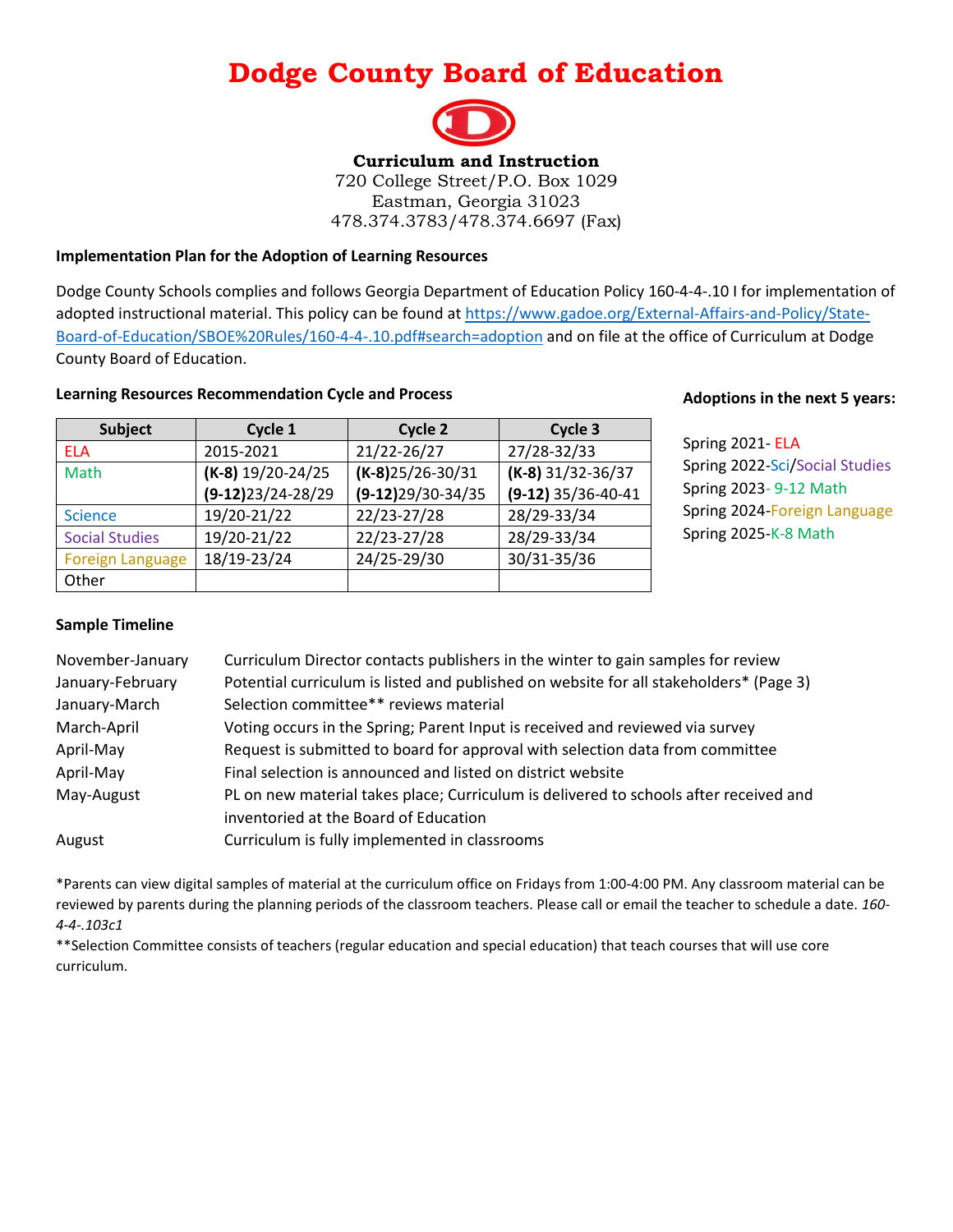# **Dodge County Board of Education**



## **Curriculum and Instruction**

720 College Street/P.O. Box 1029 Eastman, Georgia 31023 478.374.3783/478.374.6697 (Fax)

#### **2020-2021 Core Instructional Material**

|                | $K-2$                                          | $3 - 5$                              | $6 - 8$                                                          | $9 - 12$                                                                               |
|----------------|------------------------------------------------|--------------------------------------|------------------------------------------------------------------|----------------------------------------------------------------------------------------|
| <b>ELA</b>     | 23.00000                                       | 23.00000                             | 23.01000                                                         | 23.03000                                                                               |
| Course #       | <b>HMH-Saxon Phonics</b>                       | <b>MH-Reading Wonders</b>            | Pearson/Savvas                                                   | 23.05000                                                                               |
|                | 978159141<br><b>Saxon Phonics and Spelling</b> | 978002118<br>Reading Wonders 2014    | Literature                                                       | 23.06000                                                                               |
|                | <b>MH-Reading Wonders</b>                      | <b>Request</b>                       | Pearson Common Core Literature,<br>Georgia Edition (Grades 6-12) | 23.08000                                                                               |
| Core           | 978002118                                      |                                      | 2015                                                             | Pearson/Savvas                                                                         |
| Material       | Reading Wonders 2014<br><b>Request</b>         |                                      | <b>Request</b>                                                   | Literature<br>Pearson Common Core Literature,<br>Georgia Edition (Grades 6-12)<br>2015 |
| Math           | 27.01000                                       | 27.01000                             | 27.02000                                                         | 27.04000                                                                               |
|                | <b>HMH-Saxon Math</b>                          | HMH-Go Math!                         | HMH-Go Math!                                                     | 27.06000                                                                               |
|                | 9780358004<br>2018 Saxon Math                  | 9780544767<br>2016 National Go Math! | 9781328901<br>2018 Go Math!                                      | 27.07000                                                                               |
|                | <b>Request</b>                                 | <b>Request</b>                       | Reauest                                                          | <b>NO CURRENT CORE</b>                                                                 |
|                |                                                |                                      |                                                                  | <b>MATERIAL</b>                                                                        |
|                |                                                |                                      |                                                                  | *ADOPT IN 2023                                                                         |
| Science        | 41.01000                                       | 41.01000                             | 26.00000                                                         | 26.00000                                                                               |
|                | <b>Science Weekly</b>                          | <b>Science Weekly</b>                | 40.01000                                                         | 40.01000                                                                               |
|                | <b>Request</b>                                 | <b>Request</b>                       | <b>Science Weekly</b>                                            | <b>NO CURRENT CORE</b>                                                                 |
|                |                                                |                                      | <b>Request</b>                                                   | <b>MATERIAL</b>                                                                        |
|                |                                                |                                      |                                                                  | <i><b>*ADOPT IN 2022</b></i>                                                           |
| Social         | 45.0000                                        | 45.0000                              | 45.0000                                                          | 45.08300                                                                               |
| <b>Studies</b> | <b>Studies Weekly</b>                          | <b>Studies Weekly</b>                | <b>Studies Weekly</b>                                            | World History 2016 by                                                                  |
|                | Request                                        | Request                              | Request                                                          | Prentis Hall, Ellis & Esler                                                            |
|                |                                                |                                      | <b>Clairmont Press</b>                                           | 45.05710                                                                               |
|                |                                                |                                      | Request                                                          | McGruder's American                                                                    |
|                |                                                |                                      |                                                                  | Government by Pearson                                                                  |
|                |                                                |                                      |                                                                  | 45.06100                                                                               |
|                |                                                |                                      |                                                                  | <b>Economics Principles</b>                                                            |
|                |                                                |                                      |                                                                  | and Practices by                                                                       |
|                |                                                |                                      |                                                                  | Glencoe                                                                                |
|                |                                                |                                      |                                                                  | 45.08100                                                                               |
|                |                                                |                                      |                                                                  | <b>United States History</b>                                                           |
|                |                                                |                                      |                                                                  | 2016 by Pearson                                                                        |
|                |                                                |                                      |                                                                  | <b>Request</b>                                                                         |
| Foreign        | N/A                                            | N/A                                  | N/A                                                              | 60.00000                                                                               |
| Language       |                                                |                                      |                                                                  | <b>HMH World Languages</b>                                                             |
|                |                                                |                                      |                                                                  | ¡Avancemos!<br>Bien dit!                                                               |
|                |                                                |                                      |                                                                  | <b>Request</b>                                                                         |

*\*A list of all state-funded course numbers can be found [here.](https://www.gadoe.org/External-Affairs-and-Policy/State-Board-of-Education/SBOE%20Rules/160-4-2-.03.pdf#search=elementary%20course%20numbers)*